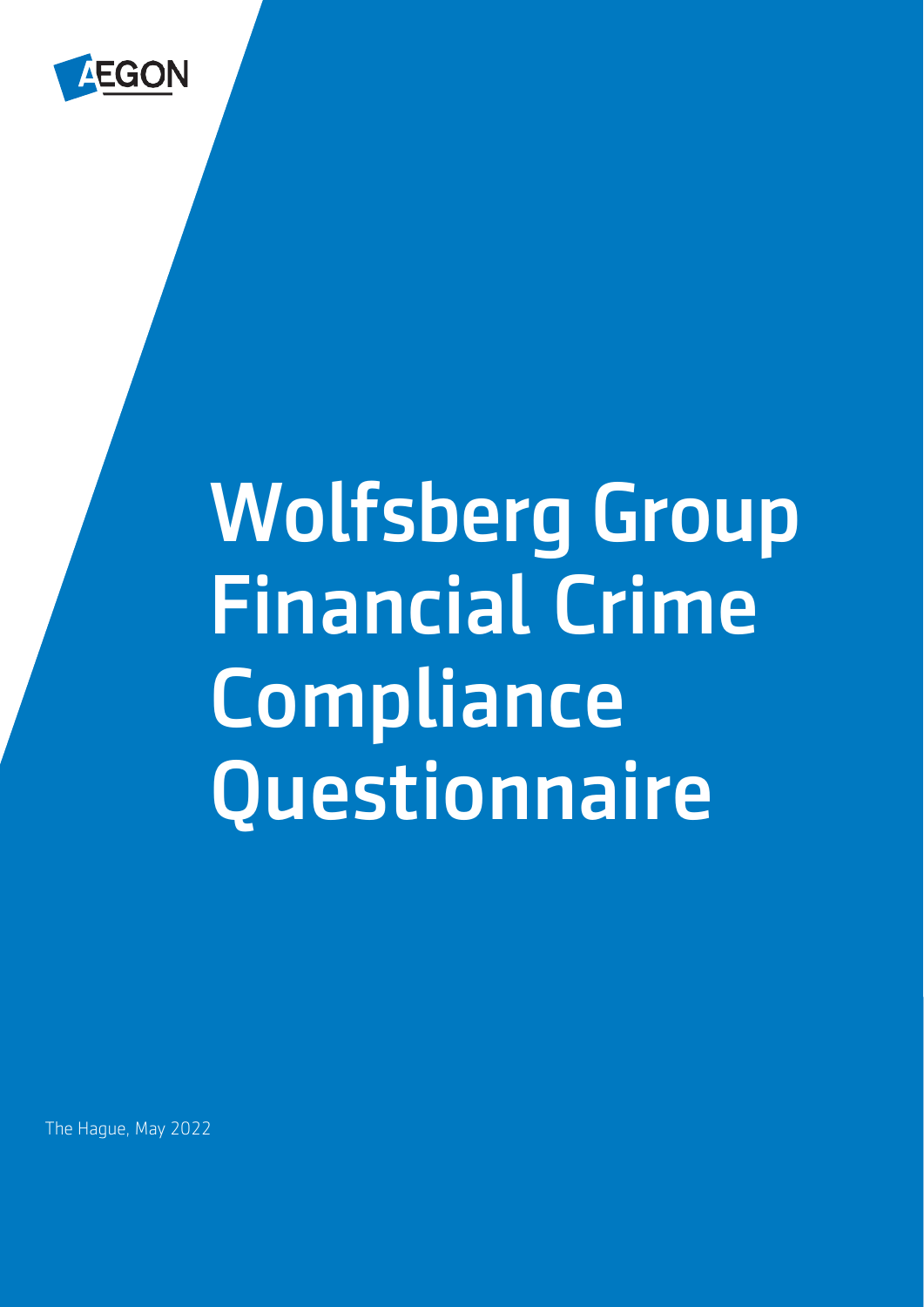| No #                           | Question                                                                                                                      | Answer                                                                                                                                                                                                           |  |
|--------------------------------|-------------------------------------------------------------------------------------------------------------------------------|------------------------------------------------------------------------------------------------------------------------------------------------------------------------------------------------------------------|--|
| 1. Entity & ownership          |                                                                                                                               |                                                                                                                                                                                                                  |  |
| $\mathbf{1}$                   | Full Legal name                                                                                                               | Aegon N.V.                                                                                                                                                                                                       |  |
| $\overline{2}$                 | Append a list of foreign branches which are<br>covered by this questionnaire (if applicable)                                  | Included in attachment                                                                                                                                                                                           |  |
| 3                              | Full Legal (Registered) Address                                                                                               | Aegonplein 50<br>2591 TV The Hague<br>The Netherlands                                                                                                                                                            |  |
| $\overline{4}$                 | Full Primary Business Address (if different<br>from above)                                                                    | Aegonplein 50<br>2591 TV The Haque<br>The Netherlands                                                                                                                                                            |  |
| 5                              | Date of Entity incorporation / establishment                                                                                  | 23/05/1969                                                                                                                                                                                                       |  |
| 6                              | Select type of ownership and append an<br>ownership chart if available                                                        | Listed company                                                                                                                                                                                                   |  |
| 6 a                            | Publicly Traded (25% of shares publicly<br>traded)                                                                            | Yes                                                                                                                                                                                                              |  |
| 6 a 1                          | If Y, indicate the exchange traded on and<br>ticker symbol                                                                    | AEG - New York Stock Exchange<br>AGN - Euronext                                                                                                                                                                  |  |
| 6b                             | Member Owned / Mutual                                                                                                         | No                                                                                                                                                                                                               |  |
| 6 с                            | Government or State Owned by 25% or more                                                                                      | No                                                                                                                                                                                                               |  |
| 6 d                            | Privately Owned                                                                                                               | No                                                                                                                                                                                                               |  |
| 6 d1                           | If Y, provide details of shareholders or<br>ultimate beneficial owners with a holding of<br>10% or more                       | See annual report for details about<br>shareholdings.                                                                                                                                                            |  |
| 7                              | % of the Entity's total shares composed of<br>bearer shares                                                                   | N.a.                                                                                                                                                                                                             |  |
| 8                              | "Does the Entity, or any of its branches,<br>operate under an Offshore Banking License<br>$(OBL)$ ?                           | <b>No</b>                                                                                                                                                                                                        |  |
| 8 a                            | If Y, provide the name of the relevant branch/<br>es which operate under an OBL                                               | N.a.                                                                                                                                                                                                             |  |
| 2. AML, CTF & sanctionsprogram |                                                                                                                               |                                                                                                                                                                                                                  |  |
| 9                              | Does the Entity have a programme that sets<br>minimum AML, CTF and Sanctions standards<br>regarding the following components: |                                                                                                                                                                                                                  |  |
| 9a                             | Appointed Officer with sufficient experience<br>/ expertise                                                                   | Yes                                                                                                                                                                                                              |  |
| 9b                             | Cash Reporting                                                                                                                | For most units, the answer is 'Yes' - For<br>Transamerica Life (Bermuda), Aegon Asset<br>Management UK, Aegon Nederland, Aegon<br>Bank, Aegon UK, Aegon Poland, Aegon<br>Romania the answer is 'not applicable'. |  |
| 9c                             | CDD                                                                                                                           | Yes                                                                                                                                                                                                              |  |
| 9d                             | <b>EDD</b>                                                                                                                    | Yes                                                                                                                                                                                                              |  |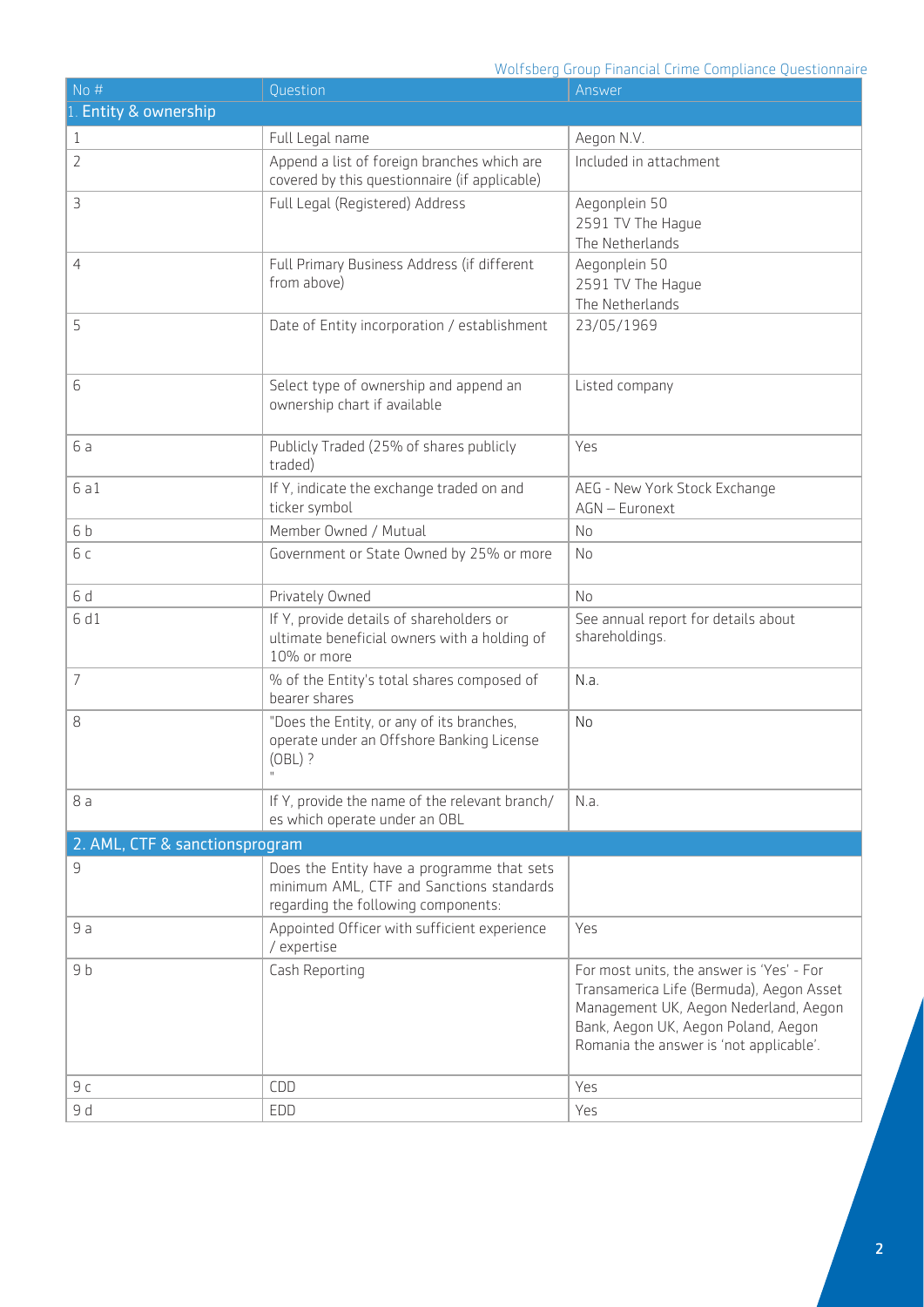| 9e                              | Beneficial Ownership                                                                                                                                                                         | For most units, the answer is 'Yes' - For<br>Transamerica Life Insurance Company and<br>Transamerica Financial Life Insurance<br>Company the answer is 'No' since local<br>requirements for insurance companies do not<br>extend to beneficial owner verification.                                                                                                 |
|---------------------------------|----------------------------------------------------------------------------------------------------------------------------------------------------------------------------------------------|--------------------------------------------------------------------------------------------------------------------------------------------------------------------------------------------------------------------------------------------------------------------------------------------------------------------------------------------------------------------|
| 9f                              | Independent Testing                                                                                                                                                                          | Yes                                                                                                                                                                                                                                                                                                                                                                |
| 9 <sub>g</sub>                  | Periodic Review                                                                                                                                                                              | Yes                                                                                                                                                                                                                                                                                                                                                                |
| 9h                              | Policies and Procedures                                                                                                                                                                      | Yes                                                                                                                                                                                                                                                                                                                                                                |
| 9 i                             | Risk Assessment                                                                                                                                                                              | Yes                                                                                                                                                                                                                                                                                                                                                                |
| 9 j                             | Sanctions                                                                                                                                                                                    | Yes                                                                                                                                                                                                                                                                                                                                                                |
| 9k                              | PEP Screening                                                                                                                                                                                | Yes                                                                                                                                                                                                                                                                                                                                                                |
| 9 <sub>l</sub>                  | Adverse Information Screening                                                                                                                                                                | For most units, the answer is 'Yes' - For<br>Aegon Romania and Aegon Pension Romania<br>the answer is 'No'.                                                                                                                                                                                                                                                        |
| 9 <sub>m</sub>                  | Suspicious Activity Reporting                                                                                                                                                                | Yes - note that in the Netherlands 'unusual<br>transactions' are reported.                                                                                                                                                                                                                                                                                         |
| 9n                              | Training and Education                                                                                                                                                                       | Yes                                                                                                                                                                                                                                                                                                                                                                |
| 90                              | <b>Transaction Monitoring</b>                                                                                                                                                                | Yes                                                                                                                                                                                                                                                                                                                                                                |
| 10                              | Is the Entity's AML, CTF & Sanctions policy<br>approved at least annually by the Board or<br>equivalent Senior Management Committee?                                                         | No - All entities review their AML policies<br>frequently, however not all companies<br>require board or committee approval on an<br>annual basis.                                                                                                                                                                                                                 |
| 11                              | Does the Entity use third parties to carry out<br>any components of its AML, CTF & Sanctions<br>programme?                                                                                   | For most units, the answer is 'Yes' - For<br>Aegon Romania, Aegon Pension Romania,<br>the answer is 'No'.                                                                                                                                                                                                                                                          |
| 11a                             | If Y, provide further details                                                                                                                                                                | Aegon uses third-party systems in-house<br>for screening clients, counterparties,<br>business partners and employees using a<br>global sanction screening program. Some<br>business units may delegate some<br>components of AML, CTF and Sanctions<br>program. Proper due diligence and annual<br>review are being performed as part of the<br>selection process. |
| 3. Anti bribery &<br>corruption |                                                                                                                                                                                              |                                                                                                                                                                                                                                                                                                                                                                    |
| 12                              | Has the Entity documented policies and<br>procedures consistent with applicable ABC<br>regulations and requirements to [reasonably]<br>prevent, detect and report bribery and<br>corruption? | Yes                                                                                                                                                                                                                                                                                                                                                                |
| 13                              | Does the Entity's internal audit function or<br>other independent third party cover ABC<br>Policies and Procedures?                                                                          | Yes                                                                                                                                                                                                                                                                                                                                                                |
| 14                              | Does the Entity provide mandatory ABC<br>training to:                                                                                                                                        |                                                                                                                                                                                                                                                                                                                                                                    |
| 14a                             | Board and Senior Committee Management                                                                                                                                                        | For most units, the answer is 'Yes' - For<br>Transamerica Life Insurance Company, and<br>Transamerica Financial Life Insurance<br>Company the answer is 'No'.                                                                                                                                                                                                      |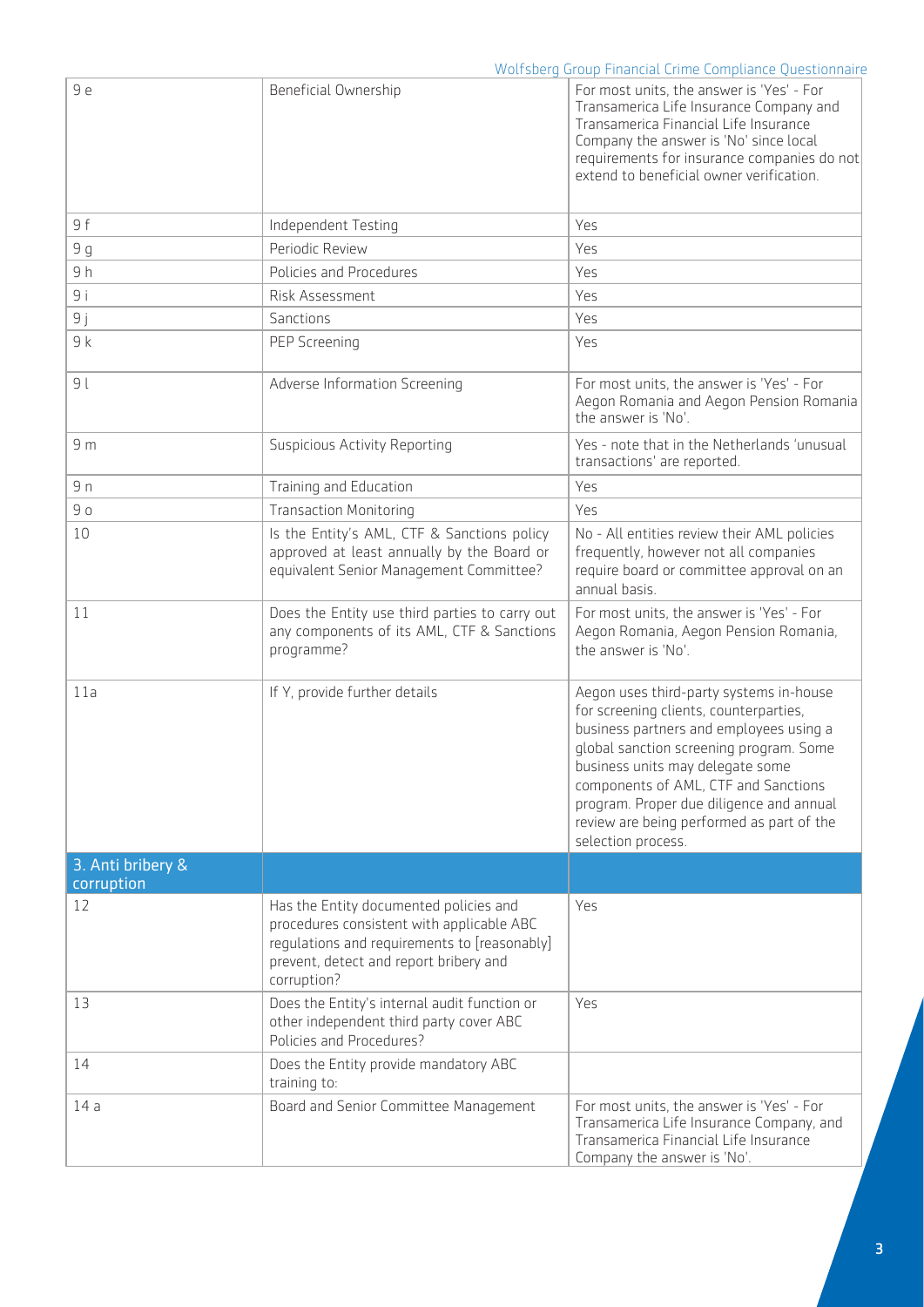| 14 b                                           | 1st Line of Defence                                                                                                                                                                  | Yes                                                                                                                                                                                                                                |
|------------------------------------------------|--------------------------------------------------------------------------------------------------------------------------------------------------------------------------------------|------------------------------------------------------------------------------------------------------------------------------------------------------------------------------------------------------------------------------------|
| 14 c                                           | 2nd Line of Defence                                                                                                                                                                  | Yes                                                                                                                                                                                                                                |
| 14 d                                           | 3rd Line of Defence                                                                                                                                                                  | Yes.                                                                                                                                                                                                                               |
| 14 e                                           | 3rd parties to which specific compliance<br>activities subject to ABC risk have been<br>outsourced                                                                                   | For most units, the answer is 'Not Applicable'<br>- For Transamerica Life Insurance Company,<br>Transamerica Financial Advisors.<br>Transamerica Financial Life Insurance<br>Company, Aegon UK, Aegon Spain the<br>answer is 'No'. |
| 14 f                                           | Non-employed workers as appropriate<br>(contractors / consultants)                                                                                                                   | For most units, the answer is 'Yes' - For<br>Transamerica Life Insurance Company,<br>Transamerica Financial Life Insurance<br>Company, Aegon Spain, and Aegon Romania<br>the answer is 'No'.                                       |
| 4. AML, CTF & sanctions, policies & procedures |                                                                                                                                                                                      |                                                                                                                                                                                                                                    |
| 15                                             | Has the Entity documented policies and<br>procedures consistent with applicable AML,<br>CTF & Sanctions regulations and<br>requirements to reasonably prevent, detect<br>and report: |                                                                                                                                                                                                                                    |
| 15a                                            | Money laundering                                                                                                                                                                     | Yes                                                                                                                                                                                                                                |
| 15 <sub>b</sub>                                | Terrorist financing                                                                                                                                                                  | Yes.                                                                                                                                                                                                                               |
| 15 с                                           | Sanctions violations                                                                                                                                                                 | Yes                                                                                                                                                                                                                                |
| 16                                             | Does the Entity have policies and procedures<br>that:                                                                                                                                |                                                                                                                                                                                                                                    |
| 16a                                            | Prohibit the opening and keeping of<br>anonymous and fictitious named accounts                                                                                                       | Yes                                                                                                                                                                                                                                |
| 16 b                                           | Prohibit the opening and keeping of accounts<br>for unlicensed banks and / or NBFIs                                                                                                  | Yes                                                                                                                                                                                                                                |
| 16c                                            | Prohibit dealing with other entities that<br>provide banking services to unlicensed banks                                                                                            | For most units, the answer is 'Yes' - For<br>Aegon Romania, Aegon Pension Romania<br>and the Asset Management Companies in<br>UK, US, and Netherlands the answer is 'No'.                                                          |
| 16 d                                           | Prohibit accounts / relationships with shell<br><b>banks</b>                                                                                                                         | Yes                                                                                                                                                                                                                                |
| 16 e                                           | Prohibit dealing with another Entity that<br>provides services to shell banks                                                                                                        | Yes                                                                                                                                                                                                                                |
| 16 f                                           | Prohibit opening and keeping of accounts for<br>Section 311 designated entities                                                                                                      | Yes                                                                                                                                                                                                                                |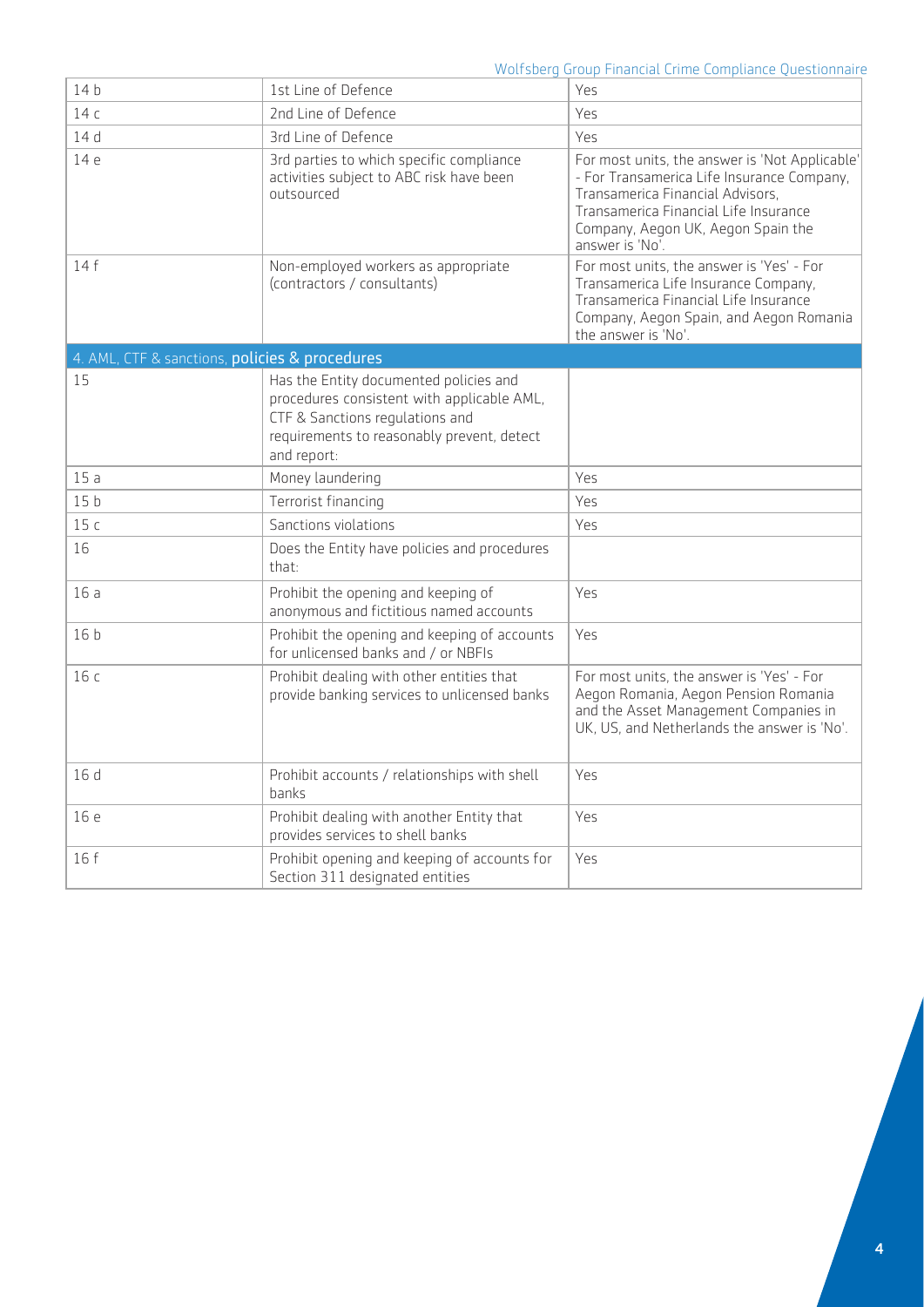|                     |                                                                                                                                                                                       | would go oup imancial crime compliance questionnance                                                                                                          |
|---------------------|---------------------------------------------------------------------------------------------------------------------------------------------------------------------------------------|---------------------------------------------------------------------------------------------------------------------------------------------------------------|
| 16q                 | Prohibit opening and keeping of accounts for<br>any of unlicensed / unregulated remittance<br>agents, exchanges houses, casa de cambio,<br>bureaux de change or money transfer agents | For most units, the answer is 'Yes' - For<br>Aegon Asset Management UK, Transamerica<br>Life (Bermuda) Ltd the answer is 'No'.                                |
| 16 h                | Assess the risks of relationships with<br>domestic and foreign PEPs, including their<br>family and close associates                                                                   | Yes                                                                                                                                                           |
| 16 i                | Define escalation processes for financial<br>crime risk issues                                                                                                                        | Yes                                                                                                                                                           |
| 16 j                | Specify how potentially suspicious activity<br>identified by employees is to be escalated<br>and investigated                                                                         | Yes                                                                                                                                                           |
| 16 k                | Outline the processes regarding screening for<br>sanctions, PEPs and negative media                                                                                                   | Yes                                                                                                                                                           |
| 17                  | Has the Entity defined a risk tolerance<br>statement or similar document which defines<br>a risk boundary around their business?                                                      | Yes                                                                                                                                                           |
| 18                  | Does the Entity have a record retention<br>procedures that comply with applicable laws?                                                                                               | Yes                                                                                                                                                           |
| 18a                 | If Y, what is the retention period?                                                                                                                                                   | 5 years or more                                                                                                                                               |
| 5. KYC, CDD and EDD |                                                                                                                                                                                       |                                                                                                                                                               |
| 19                  | Does the Entity verify the identity of the<br>customer?                                                                                                                               | For most units, the answer is 'Yes' - For<br>Transamerica Life Insurance Company, and<br>Transamerica Financial Life Insurance<br>Company the answer is 'No'. |
| 20                  | Do the Entity's policies and procedures set<br>out when CDD must be completed, e.g. at the<br>time of onboarding or within 30 days                                                    | Yes                                                                                                                                                           |
| 21                  | Which of the following does the Entity gather<br>and retain when conducting CDD? Select all<br>that apply:                                                                            |                                                                                                                                                               |
| 21a                 | Ownership structure                                                                                                                                                                   | Yes                                                                                                                                                           |
| 21 <sub>b</sub>     | Customer identification                                                                                                                                                               | Yes                                                                                                                                                           |
| 21c                 | Expected activity                                                                                                                                                                     | For most units, the answer is 'Yes' - For<br>Transamerica Life Insurance Company, and<br>Transamerica Financial Life Insurance<br>Company the answer is 'No'. |
| 21d                 | Nature of business / employment                                                                                                                                                       | Yes                                                                                                                                                           |
| 21 e                | Product usage                                                                                                                                                                         | Yes                                                                                                                                                           |
| 21f                 | Purpose and nature of relationship                                                                                                                                                    | Yes                                                                                                                                                           |
| 21 <sub>g</sub>     | Source of funds                                                                                                                                                                       | Yes                                                                                                                                                           |
| 21h                 | Source of wealth                                                                                                                                                                      | Yes                                                                                                                                                           |
| 22                  | Are each of the following identified:                                                                                                                                                 |                                                                                                                                                               |
| 22a                 | Ultimate beneficial ownership                                                                                                                                                         | For most units, the answer is 'Yes' - For<br>Transamerica Life Insurance Company, and<br>Transamerica Financial Life Insurance<br>Company the answer is 'No'. |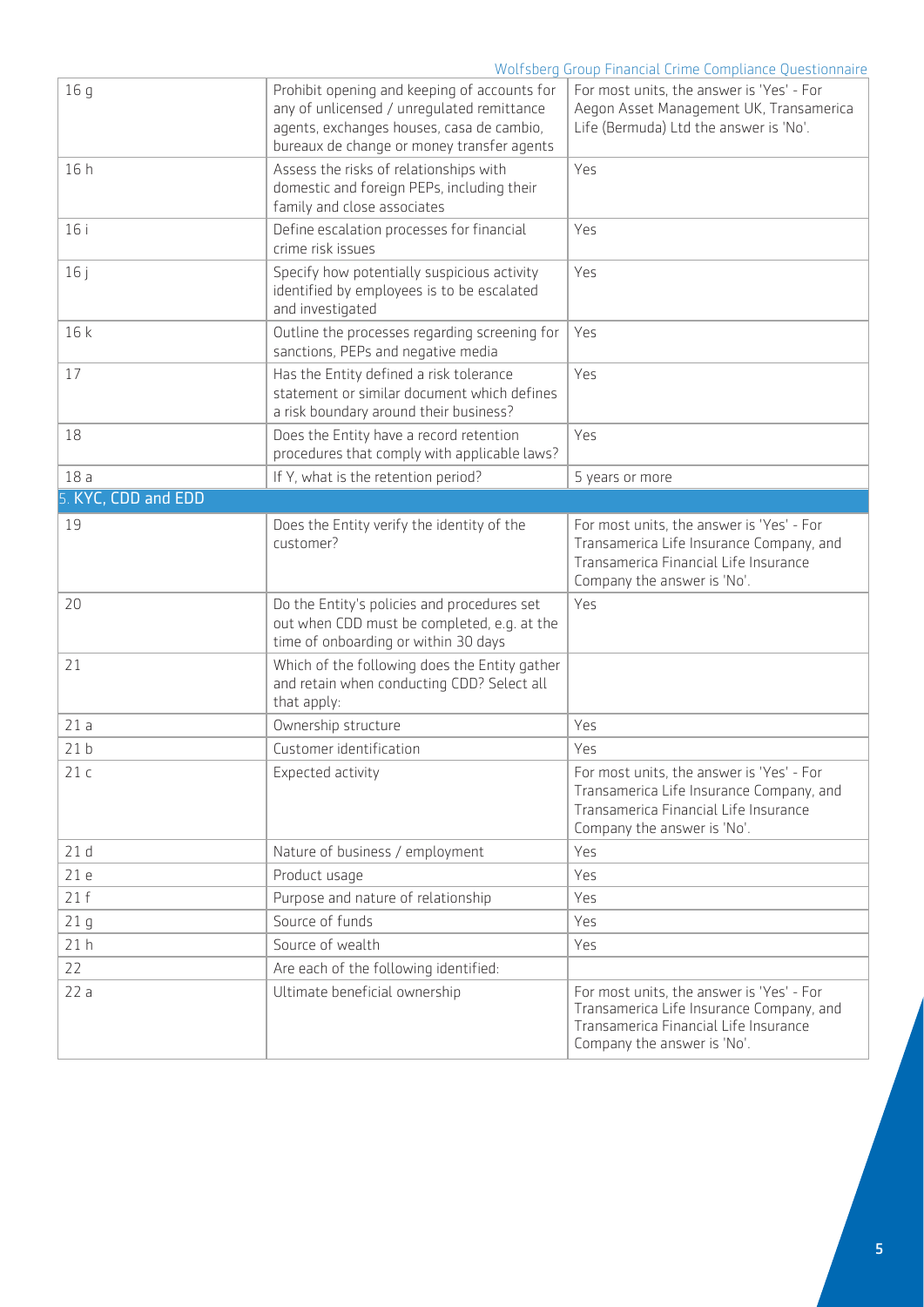| 22a1            | Are ultimate beneficial owners verified?                                                                                                                                                                               | For most units, the answer is 'Yes' - For<br>Transamerica Life Insurance Company,<br>Transamerica Financial Life Insurance<br>Company, and Aegon UK the answer is 'No'. |
|-----------------|------------------------------------------------------------------------------------------------------------------------------------------------------------------------------------------------------------------------|-------------------------------------------------------------------------------------------------------------------------------------------------------------------------|
| 22 <sub>b</sub> | Authorised signatories (where applicable)                                                                                                                                                                              | Yes                                                                                                                                                                     |
| 22c             | Key controllers                                                                                                                                                                                                        | For most units, the answer is 'Yes' - For<br>Transamerica Life Insurance Company, and<br>Transamerica Financial Life Insurance<br>Company the answer is 'No'.           |
| 22d             | Other relevant parties                                                                                                                                                                                                 | Yes, e.g., trustees, settlors, and beneficiaries;<br>cover providers (quarantors); parties involved<br>in a trade transaction.                                          |
| 23              | Does the due diligence process result in<br>customers receiving a risk classification?                                                                                                                                 | Yes                                                                                                                                                                     |
| 24              | Does the Entity have a risk based approach to<br>screening customers and connected parties<br>to determine whether they are PEPs, or<br>controlled by PEPs?                                                            | Yes                                                                                                                                                                     |
| 25              | Does the Entity have policies, procedures and<br>processes to review and escalate potential<br>matches from screening customers and<br>connected parties to determine whether they<br>are PEPs, or controlled by PEPs? | Yes                                                                                                                                                                     |
| 26              | Does the Entity have a process to review and<br>update customer information based on:                                                                                                                                  |                                                                                                                                                                         |
| 26 a            | KYC renewal                                                                                                                                                                                                            | For most units, the answer is 'Yes' - For<br>Transamerica Life Insurance Company, and<br>Transamerica Financial Life Insurance<br>Company the answer is 'No'.           |
| 26 b            | Trigger event                                                                                                                                                                                                          | Yes                                                                                                                                                                     |
| 27              | From the list below, which categories of<br>customers or industries are subject to EDD<br>and / or are restricted, or prohibited by the<br>Entity's FCC programme?                                                     |                                                                                                                                                                         |
| 27a             | Non-account customers                                                                                                                                                                                                  | Prohibited                                                                                                                                                              |
| 27 <sub>b</sub> | Non-resident customers                                                                                                                                                                                                 | EDD & Restricted on a risk based approach                                                                                                                               |
| 27 с            | Shell banks                                                                                                                                                                                                            | Prohibited                                                                                                                                                              |
| 27d             | MVTS/ MSB customers                                                                                                                                                                                                    | EDD & Restricted on a risk based approach                                                                                                                               |
| 27 e            | PEPs                                                                                                                                                                                                                   | EDD & Restricted on a risk based approach                                                                                                                               |
| 27f             | PEP Related                                                                                                                                                                                                            | EDD & Restricted on a risk based approach                                                                                                                               |
| 27g             | PEP Close Associate                                                                                                                                                                                                    | EDD & Restricted on a risk based approach                                                                                                                               |
| 27h             | Correspondent Banks                                                                                                                                                                                                    | EDD & Restricted on a risk based approach                                                                                                                               |
| 27 h1           | If EDD or EDD & restricted, does the EDD<br>assessment contain the elements as set out<br>in the Wolfsberg Correspondent Banking<br>Principles 2014?                                                                   | Yes                                                                                                                                                                     |
| 27i             | Arms, defense, military                                                                                                                                                                                                | EDD & Restricted on a risk based approach                                                                                                                               |
| 27j             | Atomic power                                                                                                                                                                                                           | EDD & Restricted on a risk based approach                                                                                                                               |

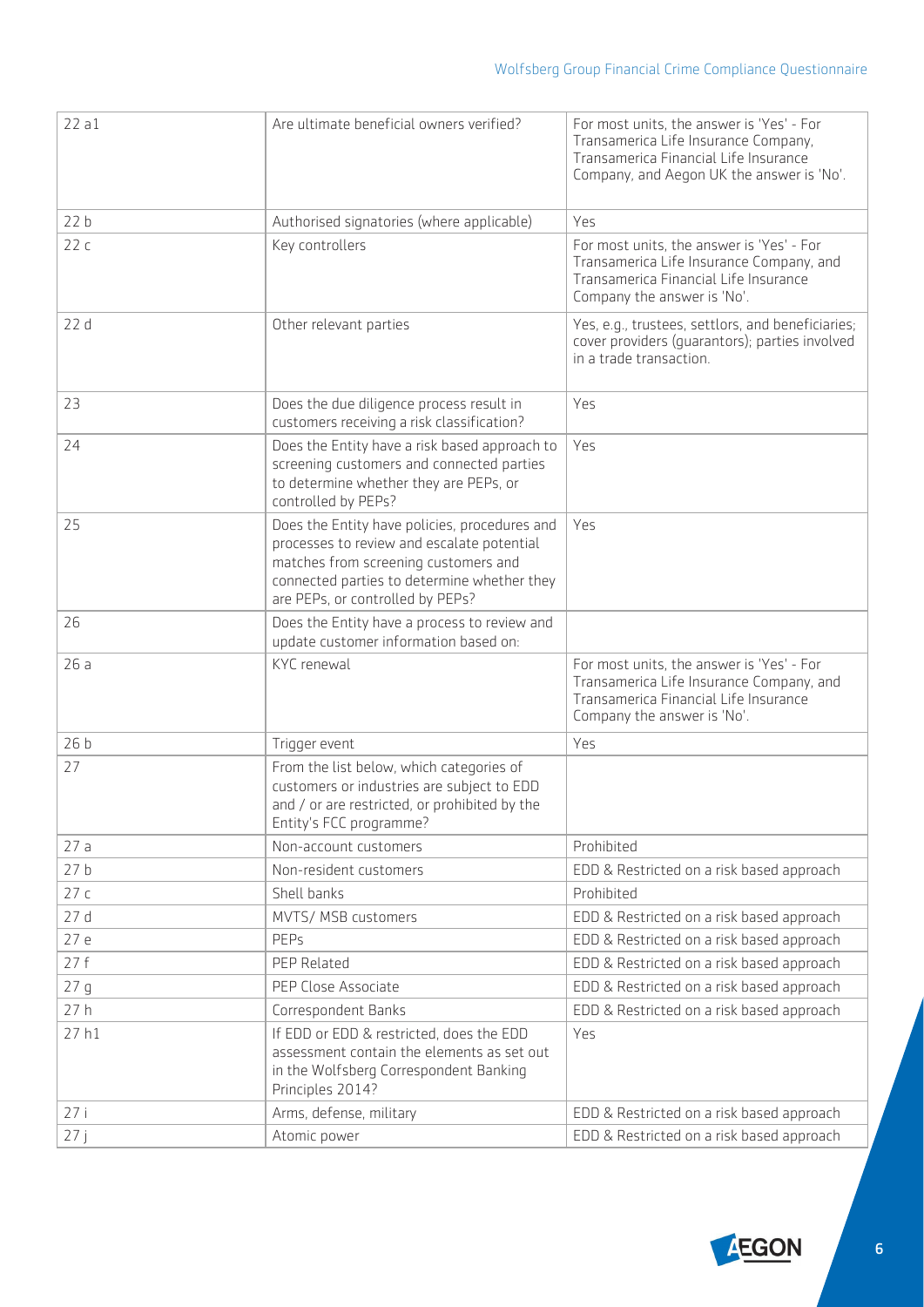| 27k                             | Extractive industries                             | EDD & Restricted on a risk based approach                                                                                                                                                                                                                                                                                                                                                                                                                                                                                                                                                                                                                                                                                                                                             |
|---------------------------------|---------------------------------------------------|---------------------------------------------------------------------------------------------------------------------------------------------------------------------------------------------------------------------------------------------------------------------------------------------------------------------------------------------------------------------------------------------------------------------------------------------------------------------------------------------------------------------------------------------------------------------------------------------------------------------------------------------------------------------------------------------------------------------------------------------------------------------------------------|
| 27l                             | Precious metals and stones                        | EDD & Restricted on a risk based approach                                                                                                                                                                                                                                                                                                                                                                                                                                                                                                                                                                                                                                                                                                                                             |
| 27 <sub>m</sub>                 | Unregulated charities                             | EDD & Restricted on a risk based approach                                                                                                                                                                                                                                                                                                                                                                                                                                                                                                                                                                                                                                                                                                                                             |
| 27n                             | Requlated charities                               | EDD & Restricted on a risk based approach                                                                                                                                                                                                                                                                                                                                                                                                                                                                                                                                                                                                                                                                                                                                             |
| 27 <sub>0</sub>                 | Red light business / Adult entertainment          | EDD & Restricted on a risk based approach                                                                                                                                                                                                                                                                                                                                                                                                                                                                                                                                                                                                                                                                                                                                             |
| 27 <sub>p</sub>                 | Non-Government Organisations                      | EDD & Restricted on a risk based approach                                                                                                                                                                                                                                                                                                                                                                                                                                                                                                                                                                                                                                                                                                                                             |
| 27q                             | Virtual currencies                                | EDD & Restricted on a risk based approach                                                                                                                                                                                                                                                                                                                                                                                                                                                                                                                                                                                                                                                                                                                                             |
| 27r                             | Marijuana                                         | EDD & Restricted on a risk based approach                                                                                                                                                                                                                                                                                                                                                                                                                                                                                                                                                                                                                                                                                                                                             |
| 27s                             | Embassies / Consulates                            | EDD & Restricted on a risk based approach                                                                                                                                                                                                                                                                                                                                                                                                                                                                                                                                                                                                                                                                                                                                             |
| 27t                             | Gambling                                          | EDD & Restricted on a risk based approach                                                                                                                                                                                                                                                                                                                                                                                                                                                                                                                                                                                                                                                                                                                                             |
| 27u                             | Payment Service Provider                          | EDD & Restricted on a risk based approach                                                                                                                                                                                                                                                                                                                                                                                                                                                                                                                                                                                                                                                                                                                                             |
| 27v                             | Other (specify)                                   | Cash and cash equivalent business,<br>commercial real estate clients, bearer<br>shares companies and clients with complex<br>structures require EDD for the Asset<br>Management Companies.<br>EDD on a risk-based approach: high cash<br>turnover businesses, industries prone to<br>terrorist financing, shipping businesses,<br>pharmaceutical, healthcare, construction,<br>state-owned corporations, high value<br>consumer goods (art, real estate).                                                                                                                                                                                                                                                                                                                             |
| 28<br>6. Monitoring & reporting | If restricted, provide details of the restriction | Local units may prohibit certain categories of<br>customers. For example, Virtual Currencies,<br>Payment Service Providers, Unlicensed Online<br>Gambling. Cluster Weapons, antipersonnel<br>landmines, biological and chemical weapons,<br>weapons containing depleted uranium.<br>Mountain top removal, oil sands, thermal coal<br>mining, linked to terrorism/terrorist financing,<br>subject to applicable sanctions is prohibited in<br>specific units.<br>In case restricted AML Compliance or<br>Underwriting will perform enhanced due<br>diligence, including confirming identify of<br>appropriate parties, understanding source of<br>funds, & verifying employment or income.<br>appropriate parties, understanding source of<br>funds, & verifying employment or income. |
|                                 |                                                   |                                                                                                                                                                                                                                                                                                                                                                                                                                                                                                                                                                                                                                                                                                                                                                                       |

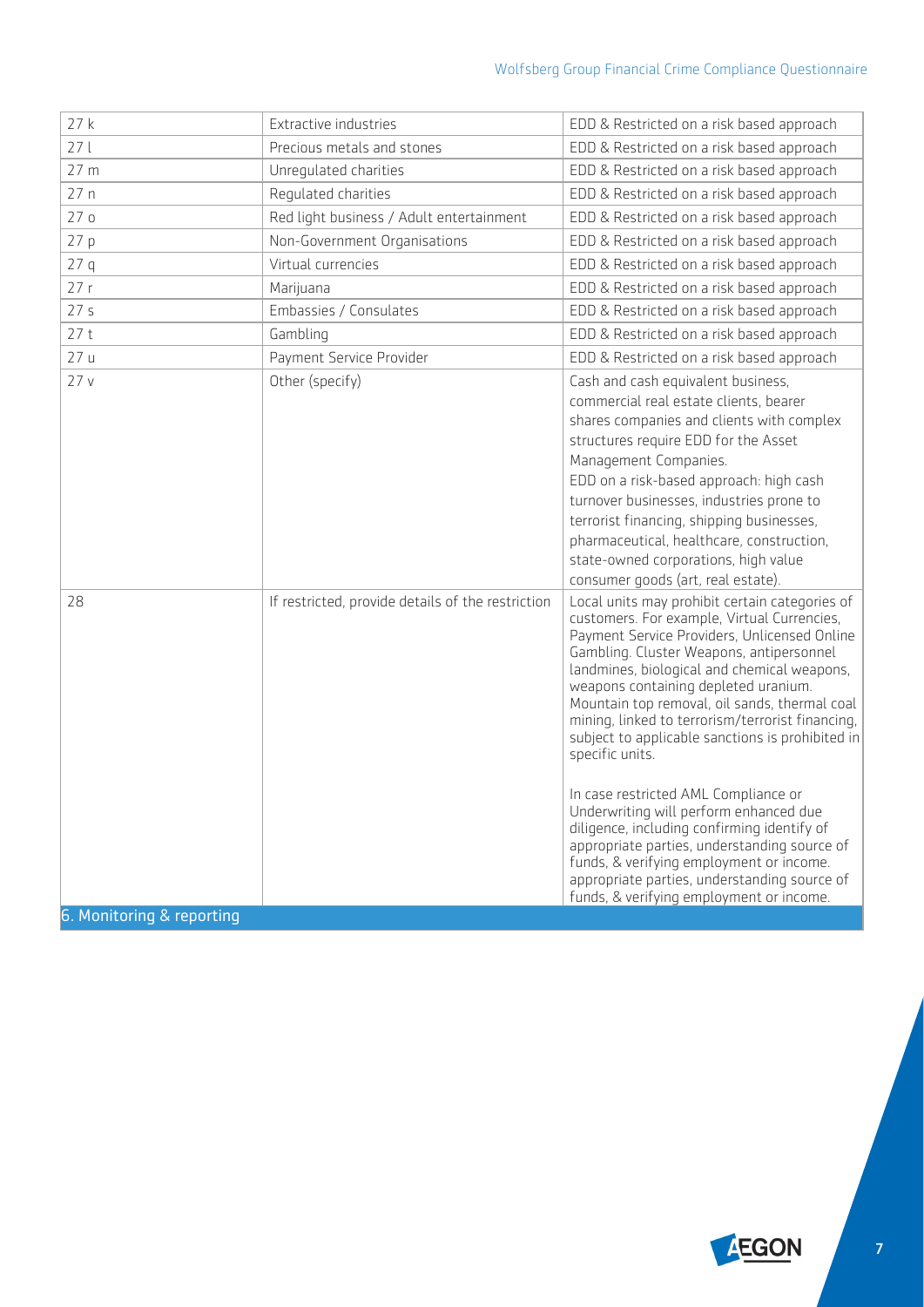| 29                      | Does the Entity have risk based policies,<br>procedures and monitoring processes for the<br>identification and reporting of suspicious<br>activity?                                                                                                                                                              | Yes                                                                                                                                                                                     |
|-------------------------|------------------------------------------------------------------------------------------------------------------------------------------------------------------------------------------------------------------------------------------------------------------------------------------------------------------|-----------------------------------------------------------------------------------------------------------------------------------------------------------------------------------------|
| 30                      | What is the method used by the Entity to<br>monitor transactions for suspicious activities?                                                                                                                                                                                                                      | Combination of automated and manual                                                                                                                                                     |
| 31                      | Does the Entity have regulatory requirements<br>to report suspicious transactions?                                                                                                                                                                                                                               | Yes                                                                                                                                                                                     |
| 31a                     | If Y, does the Entity have policies, procedures<br>and processes to comply with suspicious<br>transactions reporting requirements?                                                                                                                                                                               | Yes                                                                                                                                                                                     |
| 32                      | Does the Entity have policies, procedures<br>and processes to review and escalate<br>matters arising from the monitoring of<br>customer transactions and activity?                                                                                                                                               | Yes                                                                                                                                                                                     |
| 7. Payment transparency |                                                                                                                                                                                                                                                                                                                  |                                                                                                                                                                                         |
| 33                      | Does the Entity adhere to the Wolfsberg<br>Group Payment Transparency Standards?                                                                                                                                                                                                                                 | Aegon Pension and Insurance companies do<br>not initiate banking payment transactions<br>but adhere to transparency standards when<br>relying on other parties to initiate<br>payments. |
| 34                      | Does the Entity have policies, procedures and<br>processes to [reasonably] comply with and<br>have controls in place to ensure compliance<br>with:                                                                                                                                                               |                                                                                                                                                                                         |
| 34a                     | FATF Recommendation 16                                                                                                                                                                                                                                                                                           | Yes                                                                                                                                                                                     |
| 34 b                    | Local Regulations                                                                                                                                                                                                                                                                                                | Yes                                                                                                                                                                                     |
| 34 b1                   | Specify the regulation                                                                                                                                                                                                                                                                                           | Included in attachment                                                                                                                                                                  |
| 34 с                    | If N, explain                                                                                                                                                                                                                                                                                                    |                                                                                                                                                                                         |
| 8. Sanctions            |                                                                                                                                                                                                                                                                                                                  |                                                                                                                                                                                         |
| 35                      | Does the Entity have policies, procedures<br>or other controls reasonably designed to<br>prohibit and / or detect actions taken to<br>evade applicable sanctions prohibitions, such<br>as stripping, or the resubmission and / or<br>masking, of sanctions relevant information in<br>cross border transactions? | Yes                                                                                                                                                                                     |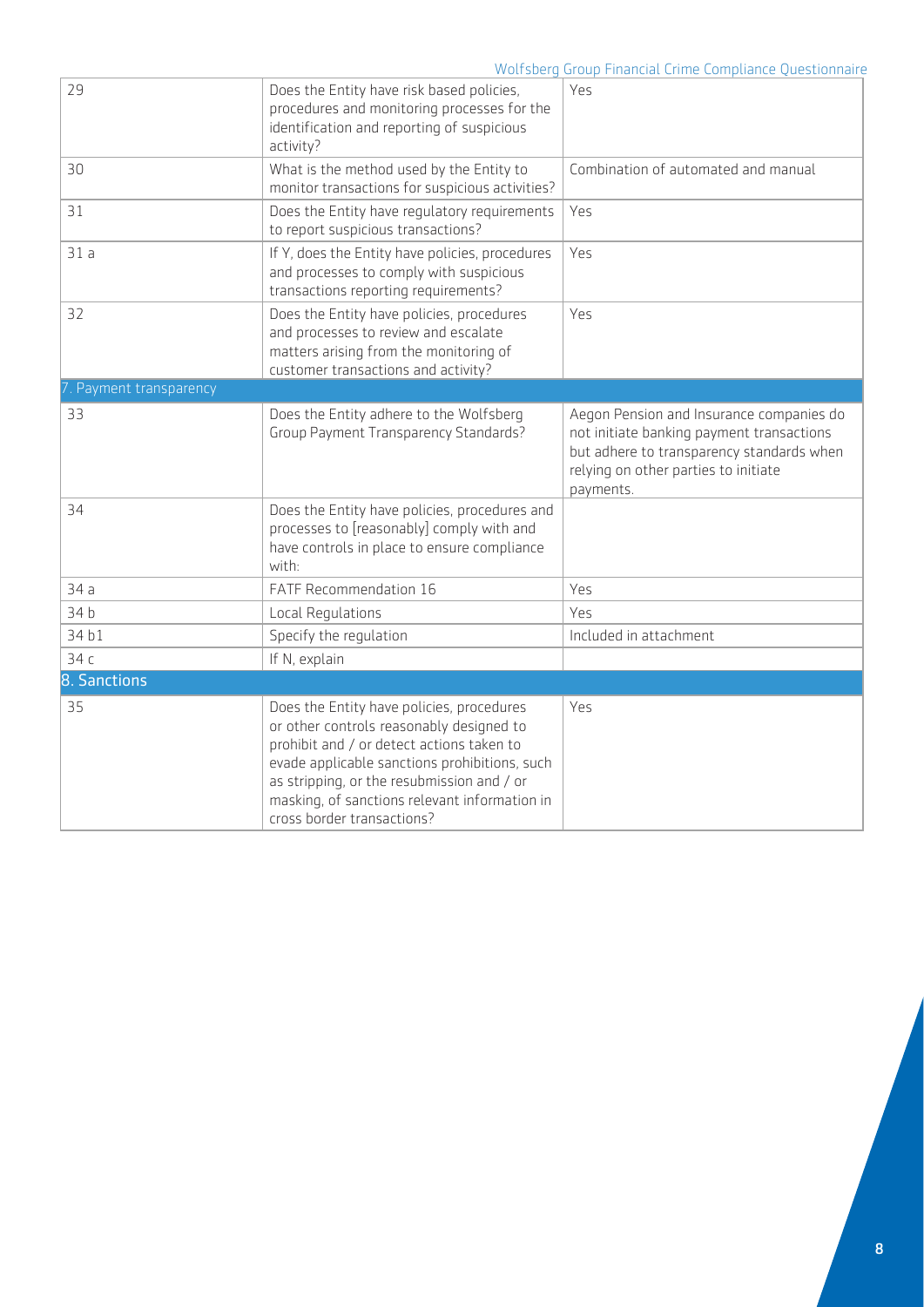|                         |                                                                                                                                                                                                                                                                   | Wolfsberg Group Financial Crime Compliance Questionnaire                                                                                                                                                                                                                                                                                                                         |
|-------------------------|-------------------------------------------------------------------------------------------------------------------------------------------------------------------------------------------------------------------------------------------------------------------|----------------------------------------------------------------------------------------------------------------------------------------------------------------------------------------------------------------------------------------------------------------------------------------------------------------------------------------------------------------------------------|
| 36                      | Does the Entity screen its customers,<br>including beneficial ownership information<br>collected by the Entity, during onboarding<br>and reqularly thereafter against Sanctions<br>Lists?                                                                         | For most units, the answer is 'Yes' -<br>Transamerica Life Insurance Company,<br>Transamerica Financial Life Insurance<br>Company do not have an explicit legal<br>obligation to collect beneficial ownership<br>information hence there the answer is 'No',<br>these companies do screen the vast majority<br>of their customers during onboarding and<br>regularly thereafter. |
| 37                      | Select the Sanctions Lists used by the Entity<br>in its sanctions screening processes:                                                                                                                                                                            |                                                                                                                                                                                                                                                                                                                                                                                  |
| 37a                     | Consolidated United Nations Security Council<br>Sanctions List (UN)                                                                                                                                                                                               | Used for screening customers and beneficial<br>owners (see also the answer on question 36)<br>and for filtering transactional data.                                                                                                                                                                                                                                              |
| 37 b                    | United States Department of the Treasury's<br>Office of Foreign Assets Control (OFAC)                                                                                                                                                                             | Used for screening customers and beneficial<br>owners (see also the answer on question 36)<br>and for filtering transactional data.                                                                                                                                                                                                                                              |
| 37 c                    | Office of Financial Sanctions Implementation<br>HMT (OFSI)                                                                                                                                                                                                        | Used for screening customers and beneficial<br>owners (see also the answer on question 36)<br>and for filtering transactional data.                                                                                                                                                                                                                                              |
| 37 d                    | European Union Consolidated List (EU)                                                                                                                                                                                                                             | Used for screening customers and beneficial<br>owners (see also the answer on question 36)<br>and for filtering transactional data.                                                                                                                                                                                                                                              |
| 37 e                    | Lists maintained by other G7 member<br>countries                                                                                                                                                                                                                  | Used for screening customers and beneficial<br>owners (see also the answer on question 36)<br>and for filtering transactional data.                                                                                                                                                                                                                                              |
| 37 f                    | Other (specify)                                                                                                                                                                                                                                                   | Aegon N.V. has implemented a global<br>sanction screening tool. Lists included cover<br>a variety of different jurisdictions, including<br>but not limited to UN, OFAC, OSFI, EU, Hong<br>Kong, Singapore, Japan, SBN/FBI, DPL, OSFI,<br>and NCCT.                                                                                                                               |
| 38                      | Does the Entity have a physical presence, e.g.,<br>branches, subsidiaries, or representative<br>offices located in countries / regions against<br>which UN, OFAC, OFSI, EU and G7 member<br>countries have enacted comprehensive<br>jurisdiction-based Sanctions? | No                                                                                                                                                                                                                                                                                                                                                                               |
| 9. Training & education |                                                                                                                                                                                                                                                                   |                                                                                                                                                                                                                                                                                                                                                                                  |
| 39                      | Does the Entity provide mandatory training,<br>which includes:                                                                                                                                                                                                    |                                                                                                                                                                                                                                                                                                                                                                                  |
| 39 a                    | Identification and reporting of transactions to<br>government authorities                                                                                                                                                                                         | Yes                                                                                                                                                                                                                                                                                                                                                                              |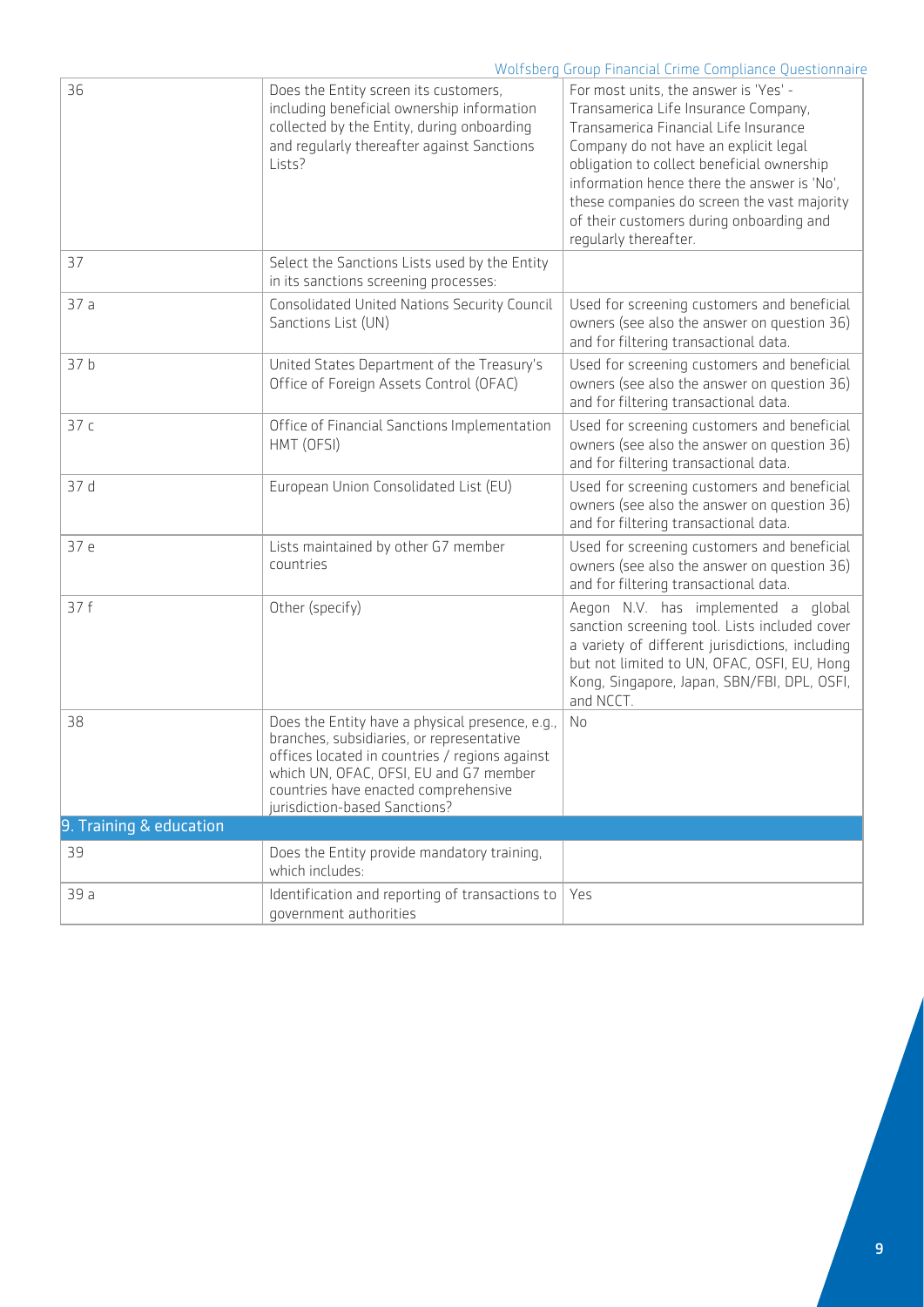| 39 b      | Examples of different forms of money<br>laundering, terrorist financing and sanctions<br>violations relevant for the types of products<br>and services offered                                                                                                                             | Yes                                                                                                                                                           |
|-----------|--------------------------------------------------------------------------------------------------------------------------------------------------------------------------------------------------------------------------------------------------------------------------------------------|---------------------------------------------------------------------------------------------------------------------------------------------------------------|
| 39 с      | Internal policies for controlling money<br>laundering, terrorist financing and sanctions<br>violations                                                                                                                                                                                     | Yes                                                                                                                                                           |
| 39 d      | New issues that occur in the market, e.g.,<br>significant regulatory actions or new<br>requlations                                                                                                                                                                                         | Yes                                                                                                                                                           |
| 40        | Is the above mandatory training provided to:                                                                                                                                                                                                                                               |                                                                                                                                                               |
| 40a       | Board and Senior Committee Management                                                                                                                                                                                                                                                      | Yes                                                                                                                                                           |
| 40 b      | 1st Line of Defence                                                                                                                                                                                                                                                                        | Yes                                                                                                                                                           |
| 40 с      | 2nd Line of Defence                                                                                                                                                                                                                                                                        | Yes                                                                                                                                                           |
| 40d       | 3rd Line of Defence                                                                                                                                                                                                                                                                        | Yes                                                                                                                                                           |
| 40 e      | 3rd parties to which specific FCC activities<br>have been outsourced                                                                                                                                                                                                                       | When applicable - for most units, the<br>answer is 'Yes' - For Aegon Bank, Aegon<br>Asset Management UK, and Aegon Asset<br>Management US, the answer is 'No' |
| 40 f      | Non-employed workers (contractors /<br>consultants)                                                                                                                                                                                                                                        | When applicable - Yes.                                                                                                                                        |
| 10. Audit |                                                                                                                                                                                                                                                                                            |                                                                                                                                                               |
| 41        | In addition to inspections by the government<br>supervisors / regulators, does the Entity<br>havean internal audit function, a testing<br>function or other independent third party, or<br>both, that assesses FCC AML, CTF and<br>Sanctions policies and practices on a regular<br>basis? | Yes                                                                                                                                                           |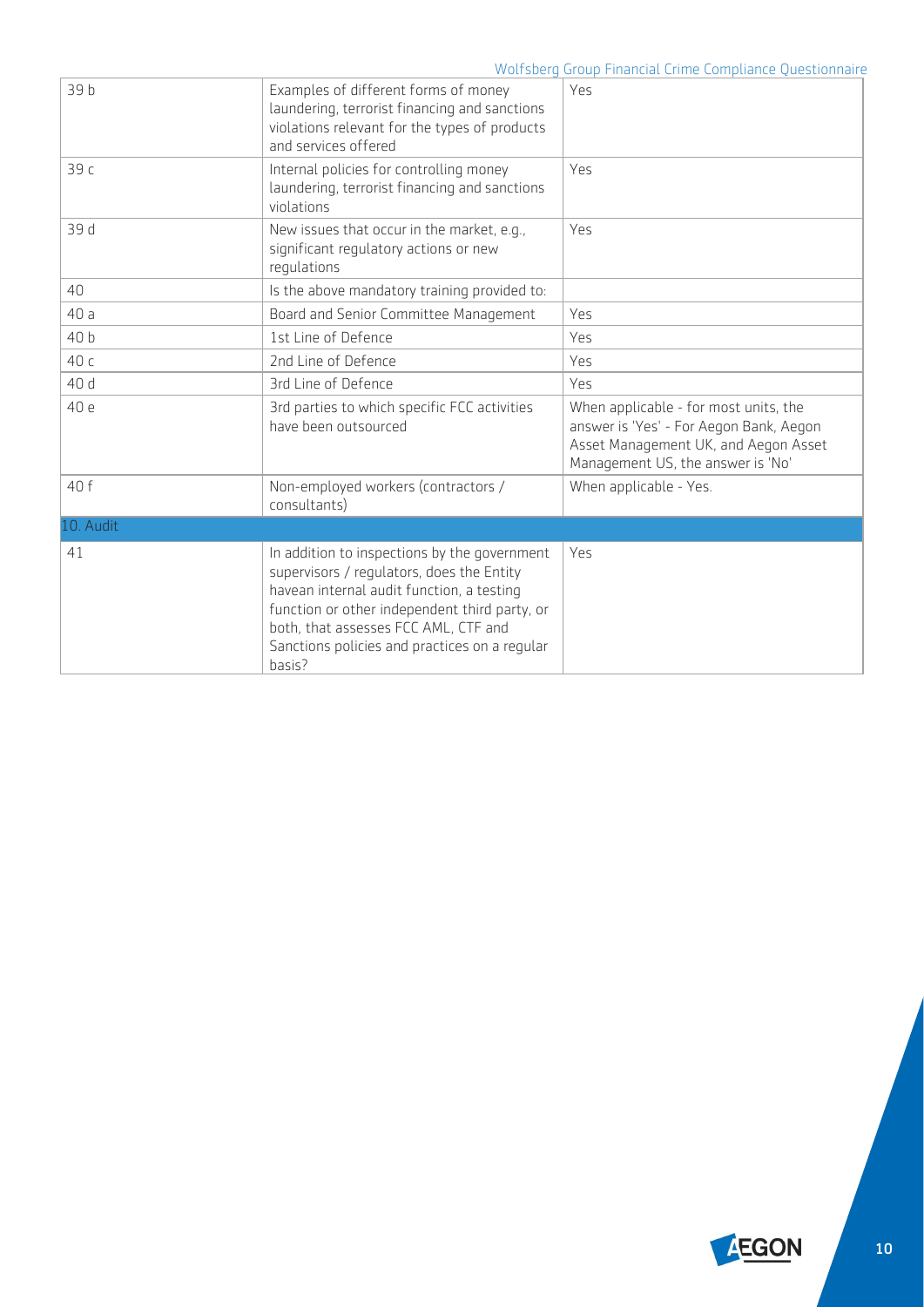Signature Page

Wolfsberg Group Financial Crime Compliance Questionnaire 2021 (FCCQ V1.1)

Aegon N.V.

 $\overline{a}$ 

I, Alexander MacLean, Head of Compliance Aegon N.V., certify that I have read and understood this declaration, that the answers provided in this Wolfsberg FCCQ are complete and correct to my honest belief.

Please note: Aegon announced on November 9, 2020, that it has agreed to sell its insurance, pension and asset management business in Hungary, Poland, Romania, and Turkey to Vienna Insurance Group AG Wiener Versicherung Gruppe. On March 23, 2022, Aegon announced that the transaction on its Hungarian businesses was closed, and the completion of the divestment of its business in Turkey was announced on April 21, 2022. The further transactions are expected to be completed in the following months. The Wolfsberg Questionnaire will be updated accordingly.

Alexander MacLean Head of Compliance Aegon N.V. May 2022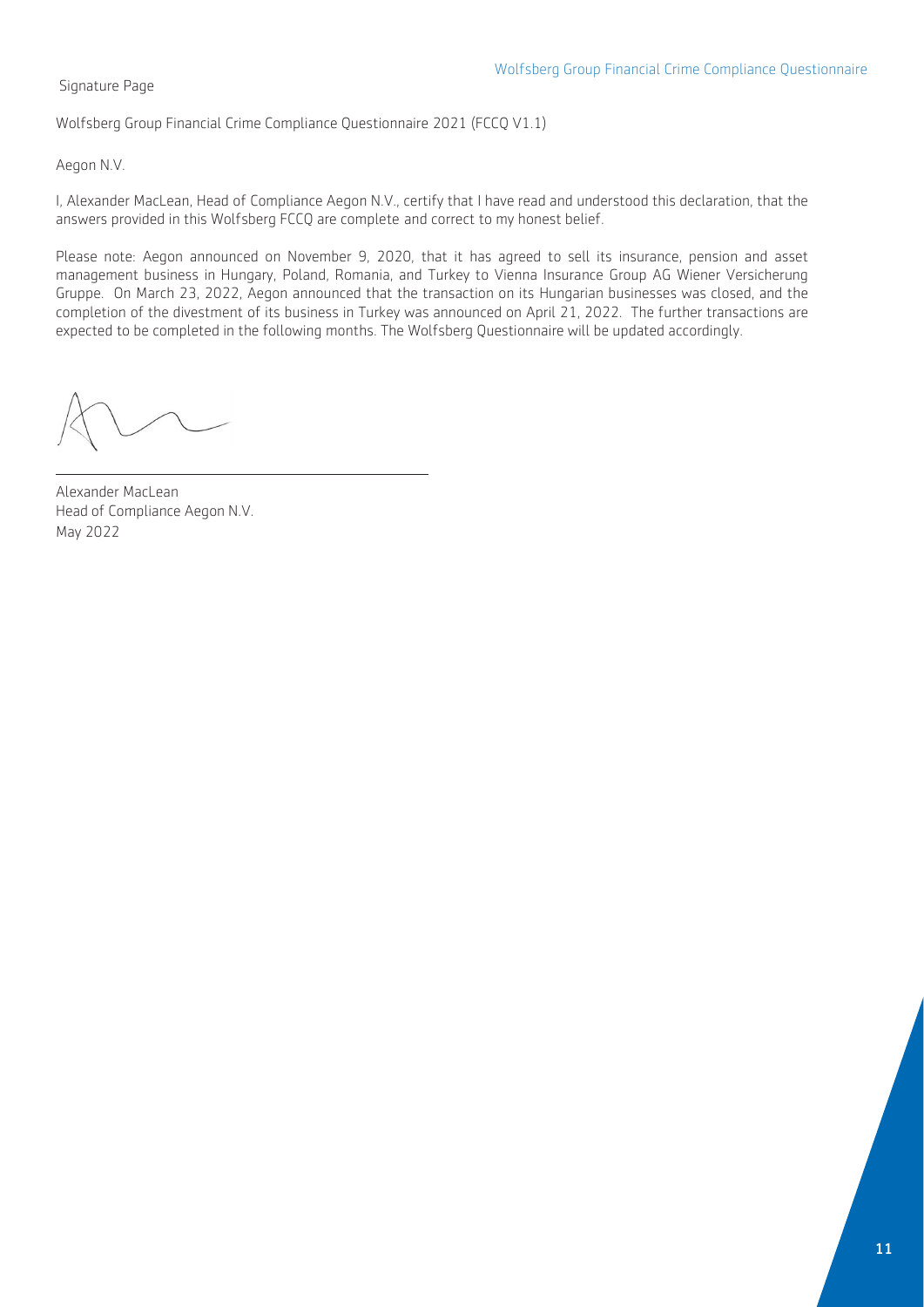| Overview of entities covered by this questionnaire                                                   | List of branches which are covered by this questionnaire                                                                                                                                                                                                                                                   |
|------------------------------------------------------------------------------------------------------|------------------------------------------------------------------------------------------------------------------------------------------------------------------------------------------------------------------------------------------------------------------------------------------------------------|
| Aegon Nederland N.V. (Aegon Nederland)                                                               |                                                                                                                                                                                                                                                                                                            |
| Aegon Asset Management UK plc (Aegon Asset<br>Management UK)                                         |                                                                                                                                                                                                                                                                                                            |
| Aegon USA Investment Management, LLC (Aegon<br>Asset Management US)                                  |                                                                                                                                                                                                                                                                                                            |
| Aegon Investment Management B.V. (Aegon<br>Asset Management NL)                                      |                                                                                                                                                                                                                                                                                                            |
| Transamerica Life (Bermuda) Ltd, Bermuda                                                             | Hong Kong Branch, Singapore Branch                                                                                                                                                                                                                                                                         |
| Transamerica Financial Advisors, Inc.                                                                |                                                                                                                                                                                                                                                                                                            |
| Transamerica Life Insurance Company &<br>Transamerica Financial Life Insurance Company               |                                                                                                                                                                                                                                                                                                            |
| Aegon UK plc (Aegon UK)                                                                              | Aegon UK plc does not have any foreign branches. This<br>questionnaire covers the following legal entities:<br>Aegon Investment Solutions Limited (FCA registration<br>number: 543123)<br>Cofunds Limited (FCA registration number: 194734)<br>Scottish Equitable plc (FCA registration number:<br>165548) |
| Aegon Taryoto Ubezpieczeń na Życie S. A.<br>(Aegon Poland)                                           | AEGON TOWARZYSTWO UBEZPIECZEŃ NA ŻYCIE S.A.<br>VARSOVIA SUCURSALA FLORESTI                                                                                                                                                                                                                                 |
| (Aegon Towarzystwo Ubezpieczeń na Życie S.A. -<br>Oddział w Rumunii) Or Aegon Romania)               |                                                                                                                                                                                                                                                                                                            |
| Aegon Pensii - Societate de Administrare a Fondurilor<br>dePensii Private SA (Aegon Pension Romania) |                                                                                                                                                                                                                                                                                                            |
| Aegon España, S.A.U. Seguros y Reaseguros (Aegon Spain)                                              |                                                                                                                                                                                                                                                                                                            |
| Aegon Bank N.V. (Aegon Bank)                                                                         |                                                                                                                                                                                                                                                                                                            |
| Europe Holding B.V.                                                                                  |                                                                                                                                                                                                                                                                                                            |
| Aegon Derivatives N.V.                                                                               |                                                                                                                                                                                                                                                                                                            |
| Aegon Funding Company LLC                                                                            |                                                                                                                                                                                                                                                                                                            |